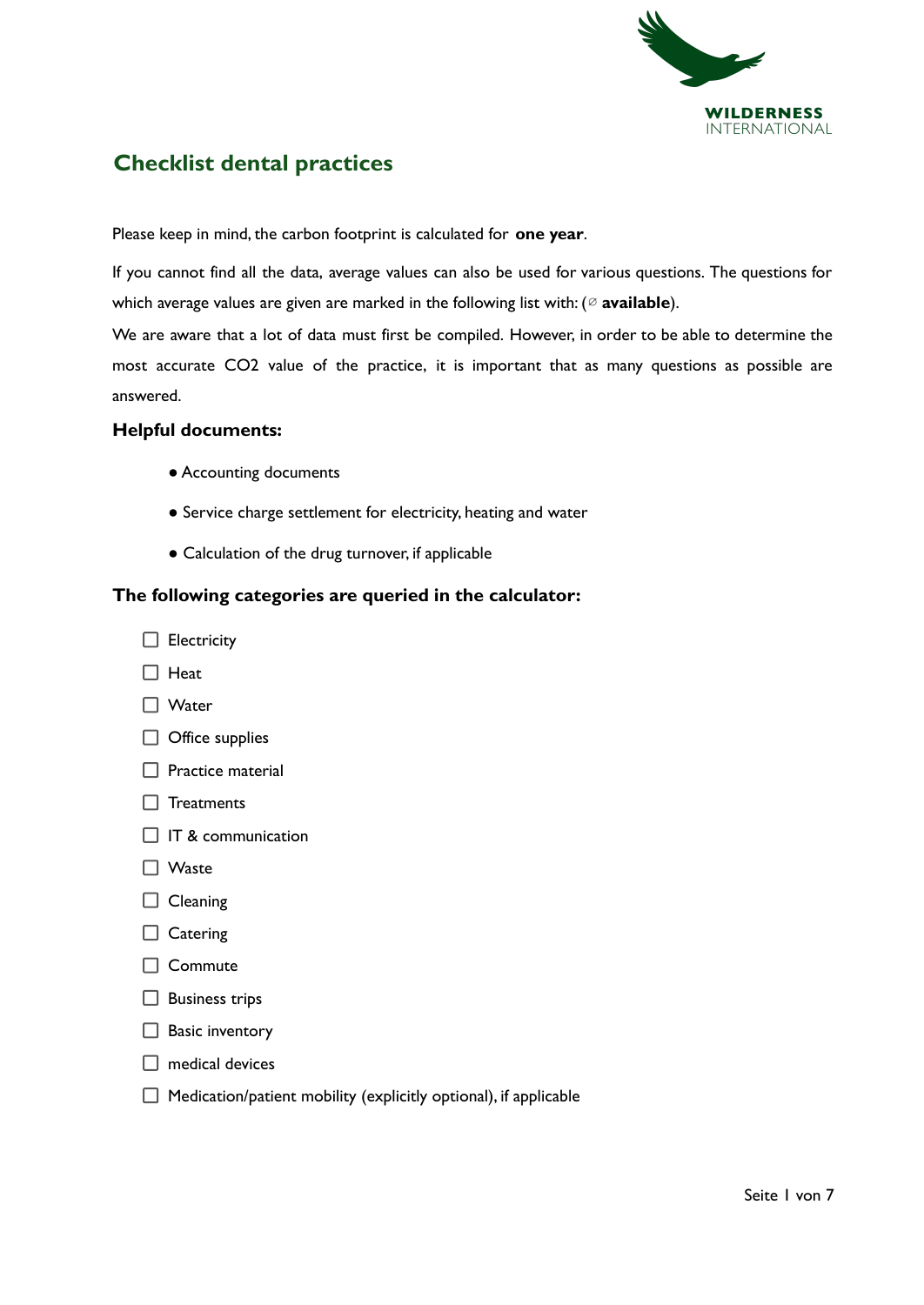

#### **General**

| Number of employees                                                                                                                                                                                                               |  |
|-----------------------------------------------------------------------------------------------------------------------------------------------------------------------------------------------------------------------------------|--|
| Number of working days ( $\oslash$ available)                                                                                                                                                                                     |  |
| Size practice area                                                                                                                                                                                                                |  |
| Average number of patients <b>per quarter</b>                                                                                                                                                                                     |  |
| Average number of visits per patient per year                                                                                                                                                                                     |  |
| $\mathbf{A}$ , and a set of the contract of the contract of the contract of the contract of the contract of the contract of the contract of the contract of the contract of the contract of the contract of the contract of the c |  |

(Note: Possible estimation based on GOP 03000 and 03221 plus patient:s from GP-centered care and private patient:s or estimation with appointment calendar)

## **Electricity (see annual statement of the electricity provider)**

| Yearly consumption: _____________kWh        |                                      |  |  |
|---------------------------------------------|--------------------------------------|--|--|
| Energy source :                             |                                      |  |  |
| STROMMIX<br>HYDRO-POWER<br>wind Power       | ECO-POWER<br>SOLARSTROM<br>) UNKNOWN |  |  |
| If there is self-generation of electricity: |                                      |  |  |
| amount of electricity generated             | kWh<br>Solar Power: ________         |  |  |
|                                             | kWh<br>$W$ ind power : $\_\_$        |  |  |
| Heat (see service charge statement)         |                                      |  |  |
|                                             |                                      |  |  |
| Energy source:                              |                                      |  |  |
| <b>NATURAL GAS</b>                          | <b>DISTRICT HEATING</b>              |  |  |

 $\bigcirc$  FOSSIL OIL  $\bigcirc$  ELECTRICITY RENEWABLE ENERGIES O UNKNOWN wood pellets, geothermal heating...

If there is self-generation of heat by means of solar thermal:

generated heat: kWh

## **Water (see service charge statement)**

**Water consumption: \_\_\_\_\_\_\_\_\_\_\_m<sup>3</sup> (∅ available)**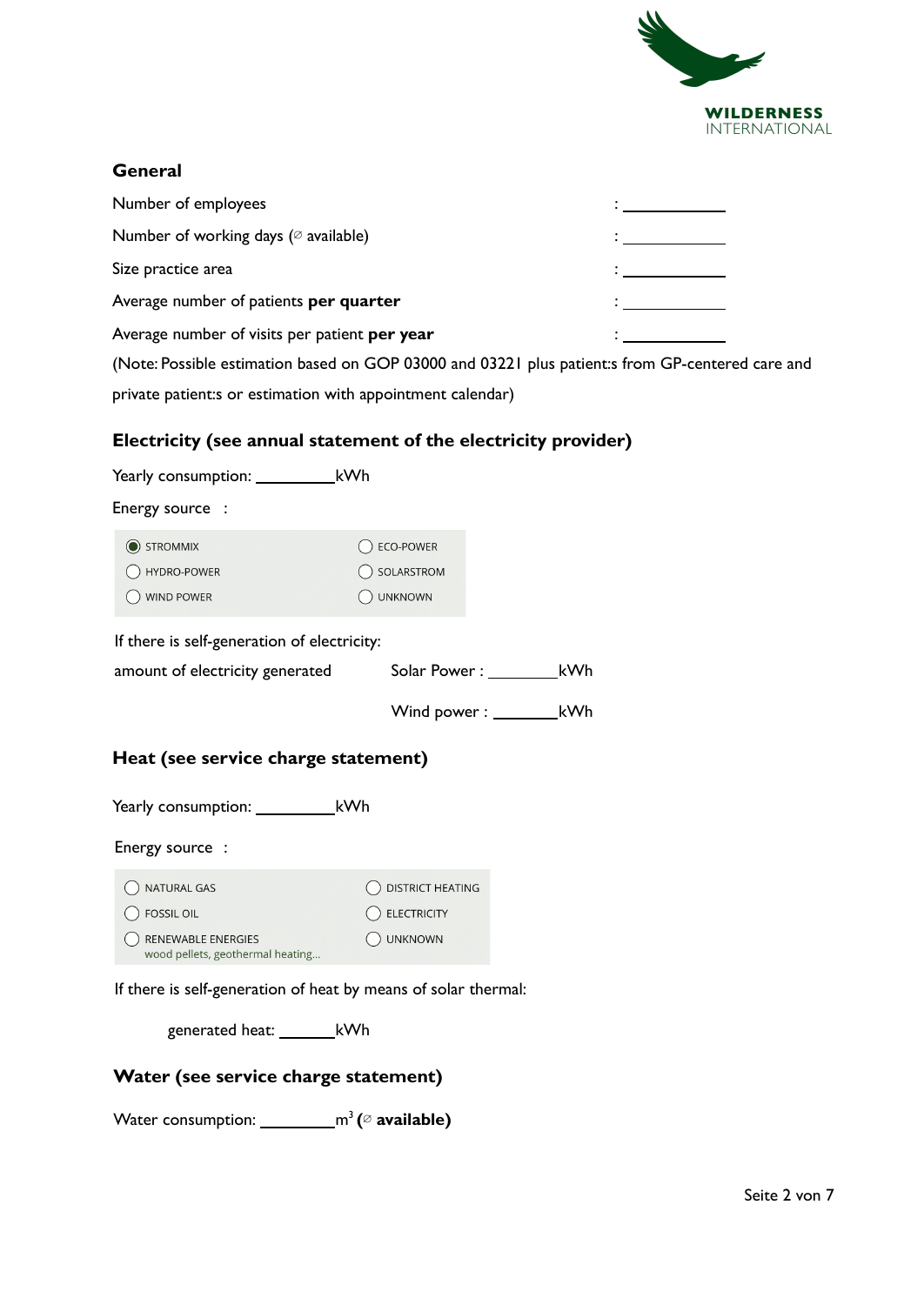

| <b>Office supplies</b>                                                                                |                                                                 |                                                                                                                                                                                                                                      |     |
|-------------------------------------------------------------------------------------------------------|-----------------------------------------------------------------|--------------------------------------------------------------------------------------------------------------------------------------------------------------------------------------------------------------------------------------|-----|
| Copying paper purchased in $kg$ ( $\oslash$ available)                                                | $\mathbf{r}$ and $\mathbf{r}$ and $\mathbf{r}$ and $\mathbf{r}$ | .kg                                                                                                                                                                                                                                  |     |
| (Note: Copy paper 500 sheets - 2.5 kg)                                                                |                                                                 |                                                                                                                                                                                                                                      |     |
| Purchased tissue paper in kg ( $\varnothing$ available)                                               |                                                                 | _kg                                                                                                                                                                                                                                  |     |
| (Note: Pack of toilet paper (8 rolls) - approx. I kg; Pack of paper towels 160 sheets - approx.0,6kg) |                                                                 |                                                                                                                                                                                                                                      |     |
| Paper rolls for patient couches (roll 0,5x5m - Ikg)                                                   |                                                                 | $\mathcal{L}=\mathcal{L}$ . The set of $\mathcal{L}=\mathcal{L}$                                                                                                                                                                     | _kg |
| Other paper ( $\varnothing$ available)                                                                |                                                                 | : ______________kg                                                                                                                                                                                                                   |     |
| (Note: Recipe pads 500 pages - 0.7 kg, envelopes 1000 pcs. - 1.8 kg)                                  |                                                                 |                                                                                                                                                                                                                                      |     |
| Number of printer cartridges used                                                                     |                                                                 | <u> Albanya di Bandari Bandari Bandari Bandari Bandari Bandari Bandari Bandari Bandari Bandari Bandari Bandari Bandari Bandari Bandari Bandari Bandari Bandari Bandari Bandari Bandari Bandari Bandari Bandari Bandari Bandari B</u> |     |
| Number of magazines per month                                                                         |                                                                 |                                                                                                                                                                                                                                      |     |
| are these secondhand?                                                                                 | $\Box$ Yes                                                      | $\Box$ No                                                                                                                                                                                                                            |     |
| <b>IT and communication</b>                                                                           |                                                                 |                                                                                                                                                                                                                                      |     |
| Sent and received Letters per week                                                                    |                                                                 |                                                                                                                                                                                                                                      |     |
| VEmails sent and received per week                                                                    |                                                                 |                                                                                                                                                                                                                                      |     |
| <b>Practice material</b>                                                                              |                                                                 |                                                                                                                                                                                                                                      |     |
| Purchased quantity last year from                                                                     |                                                                 |                                                                                                                                                                                                                                      |     |
| Sets of uniforms                                                                                      |                                                                 |                                                                                                                                                                                                                                      |     |
| Packs examination gloves                                                                              |                                                                 |                                                                                                                                                                                                                                      |     |
| Note: 100 gloves per package                                                                          |                                                                 |                                                                                                                                                                                                                                      |     |
| (Surgical) instruments                                                                                |                                                                 |                                                                                                                                                                                                                                      |     |
| Anesthetics (in ml)                                                                                   |                                                                 |                                                                                                                                                                                                                                      |     |
| Disinfectant (in I)                                                                                   |                                                                 |                                                                                                                                                                                                                                      |     |
| <b>Treaments</b>                                                                                      |                                                                 |                                                                                                                                                                                                                                      |     |
| How many treatments in the quarter each of                                                            |                                                                 |                                                                                                                                                                                                                                      |     |
| endodontic treatments: _______________                                                                |                                                                 |                                                                                                                                                                                                                                      |     |
| Denture treatments:                                                                                   | Dental crowns treatments: ___________                           |                                                                                                                                                                                                                                      |     |
| Dental fillings treatments: _____________                                                             |                                                                 |                                                                                                                                                                                                                                      |     |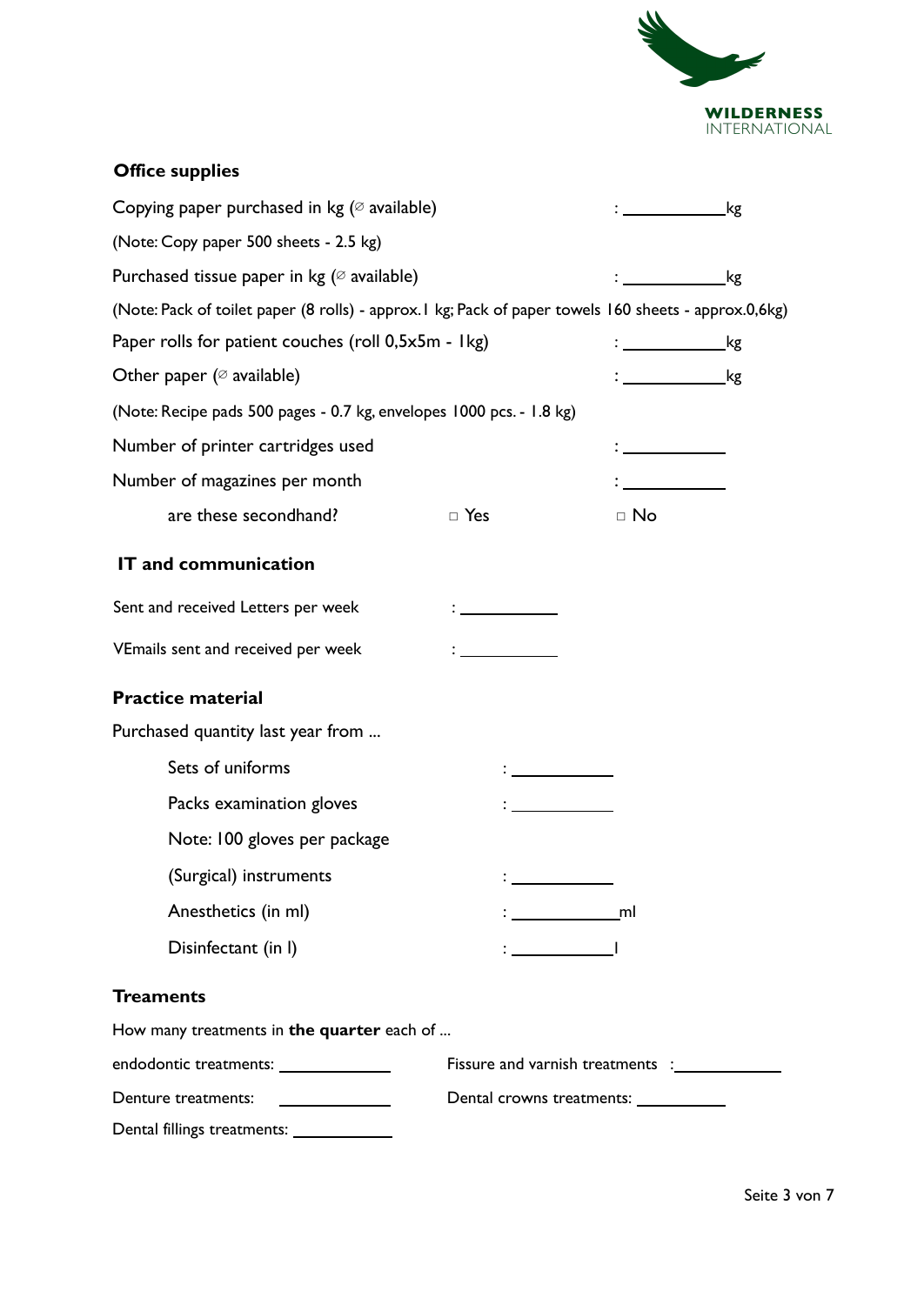

## **Waste**

Sizes of the following waste garbage cans:

|                    | Plastic : $\Box$ 901 bag<br>$\Box$ 240 ton<br>$\Box$ 11001 ton | Residual waste: 0 120 1 ton                                                       | $\Box$ 240 l ton<br>$\Box$ 1100 l ton |
|--------------------|----------------------------------------------------------------|-----------------------------------------------------------------------------------|---------------------------------------|
| Paper:             | $\Box$ 120 l ton<br>$\Box$ 240 l ton<br>$\Box$ 1100 l ton      | Organic waste: □ 120 l ton                                                        | $\Box$ 240 l ton                      |
|                    | Number of respective waste garbage cans:                       |                                                                                   |                                       |
|                    |                                                                | Plastic: _________Residual waste: ________Paper: _________Organic waste: ________ |                                       |
| Empties per month: |                                                                |                                                                                   |                                       |
|                    |                                                                | Plastic: _________Residual waste: ________Paper: _________Organic waste: ________ |                                       |
| <b>Cleaning</b>    |                                                                |                                                                                   |                                       |
|                    | Cleaning staff approach route : _____________________km        |                                                                                   |                                       |
|                    | Catering ( $\oslash$ available)                                |                                                                                   |                                       |
|                    |                                                                | We assume one lunch and coffee and water consumption per person, but give the     |                                       |
|                    |                                                                | option to leave a different specification in the detail request.                  |                                       |
|                    | <u>Therefore, if necessary:</u>                                |                                                                                   |                                       |
|                    | Number of those eating lunch ( $\oslash$ available)            |                                                                                   |                                       |
|                    | Thereof share of courts                                        |                                                                                   |                                       |
|                    |                                                                | meat: _________% vegetarian : ________% vegan: ______________%                    |                                       |

Number of meal deliveries (in the whole year) : Hot drinks consumed per day  $($  available)  $\qquad \qquad : \underline{\qquad \qquad }$ 

Cold drinks consumed per day (∅ available) : l (without tap water)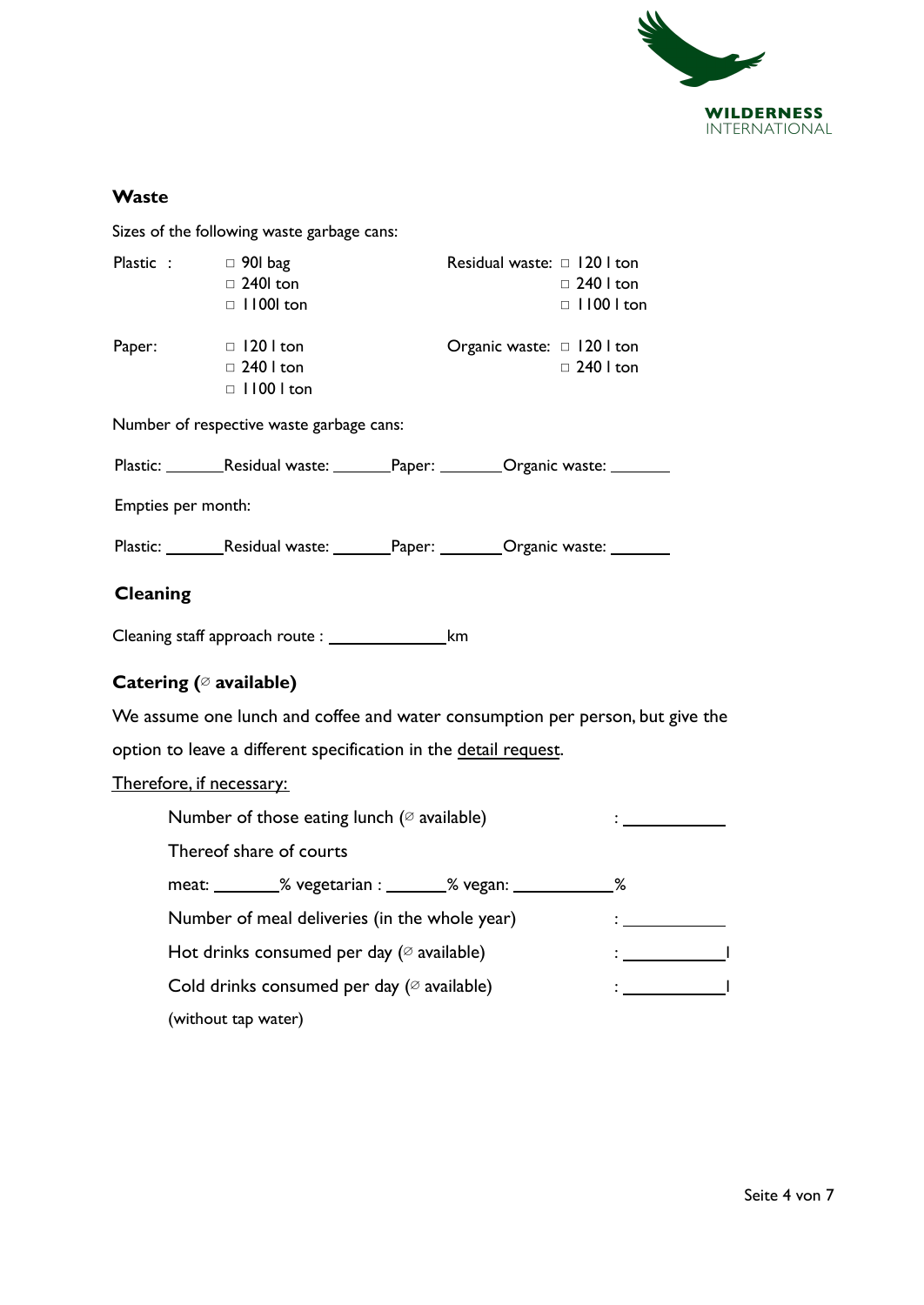

## **Commute**

| Average one-way distance per mode of transport ( $\oslash$ available)                 |                                               |                                                           |                                                                           |                                                                       |
|---------------------------------------------------------------------------------------|-----------------------------------------------|-----------------------------------------------------------|---------------------------------------------------------------------------|-----------------------------------------------------------------------|
| E-Bike                                                                                | $:$ ____________________ km                   | Bicycle                                                   | $\mathcal{L}=\mathcal{L}^{\text{max}}$ , where $\mathcal{L}^{\text{max}}$ | km                                                                    |
| Bus/Train                                                                             | $:$ km                                        | Car                                                       | $\mathbb{R}^n$ . The set of $\mathbb{R}^n$                                | km                                                                    |
| Number of employees using the respective means of transport:                          |                                               |                                                           |                                                                           |                                                                       |
| E-Bike                                                                                | $\frac{1}{2}$ . The contract of $\frac{1}{2}$ | Bicycle                                                   | $\frac{1}{2}$ . The set of $\frac{1}{2}$                                  |                                                                       |
| Bus/Train                                                                             | $\mathcal{L} = \frac{1}{\sqrt{2\pi}}$         | Car                                                       | <u> Alban Maria San A</u>                                                 |                                                                       |
| <b>Business Travel</b>                                                                |                                               |                                                           |                                                                           |                                                                       |
| Distance traveled by each mode of transport                                           |                                               |                                                           |                                                                           |                                                                       |
| Train                                                                                 | : ______________ km                           | Car                                                       | $\mathcal{L}^{\text{max}}$ and the set of $\mathcal{L}^{\text{max}}$      | km                                                                    |
| <b>Bus/Train</b>                                                                      | : _____________________km Airplane            |                                                           |                                                                           | km                                                                    |
| How many nights in a hotel?                                                           |                                               | $\mathcal{L}_{\text{max}}$ and $\mathcal{L}_{\text{max}}$ |                                                                           |                                                                       |
| (Note: All appointments outside the usual work environment count as business travel). |                                               |                                                           |                                                                           |                                                                       |
| <b>Basic inventory</b>                                                                |                                               |                                                           |                                                                           |                                                                       |
| Number of:                                                                            |                                               |                                                           |                                                                           |                                                                       |
| Kitchen                                                                               |                                               |                                                           |                                                                           |                                                                       |
| <b>Furnitures</b>                                                                     |                                               |                                                           | : ______________(includes all cabinets, chairs, tables etc.)              |                                                                       |
| Workplaces                                                                            |                                               |                                                           |                                                                           | : _____________(umfasst Desktop, Bildschirm, Maus, Tastatur, Telefon) |
| Printer/copier                                                                        |                                               |                                                           |                                                                           |                                                                       |
| Laptops                                                                               |                                               |                                                           |                                                                           |                                                                       |
| <b>Tablets</b>                                                                        |                                               |                                                           |                                                                           |                                                                       |
| Smartphones                                                                           |                                               |                                                           |                                                                           |                                                                       |
| <b>Televisions</b>                                                                    |                                               |                                                           |                                                                           |                                                                       |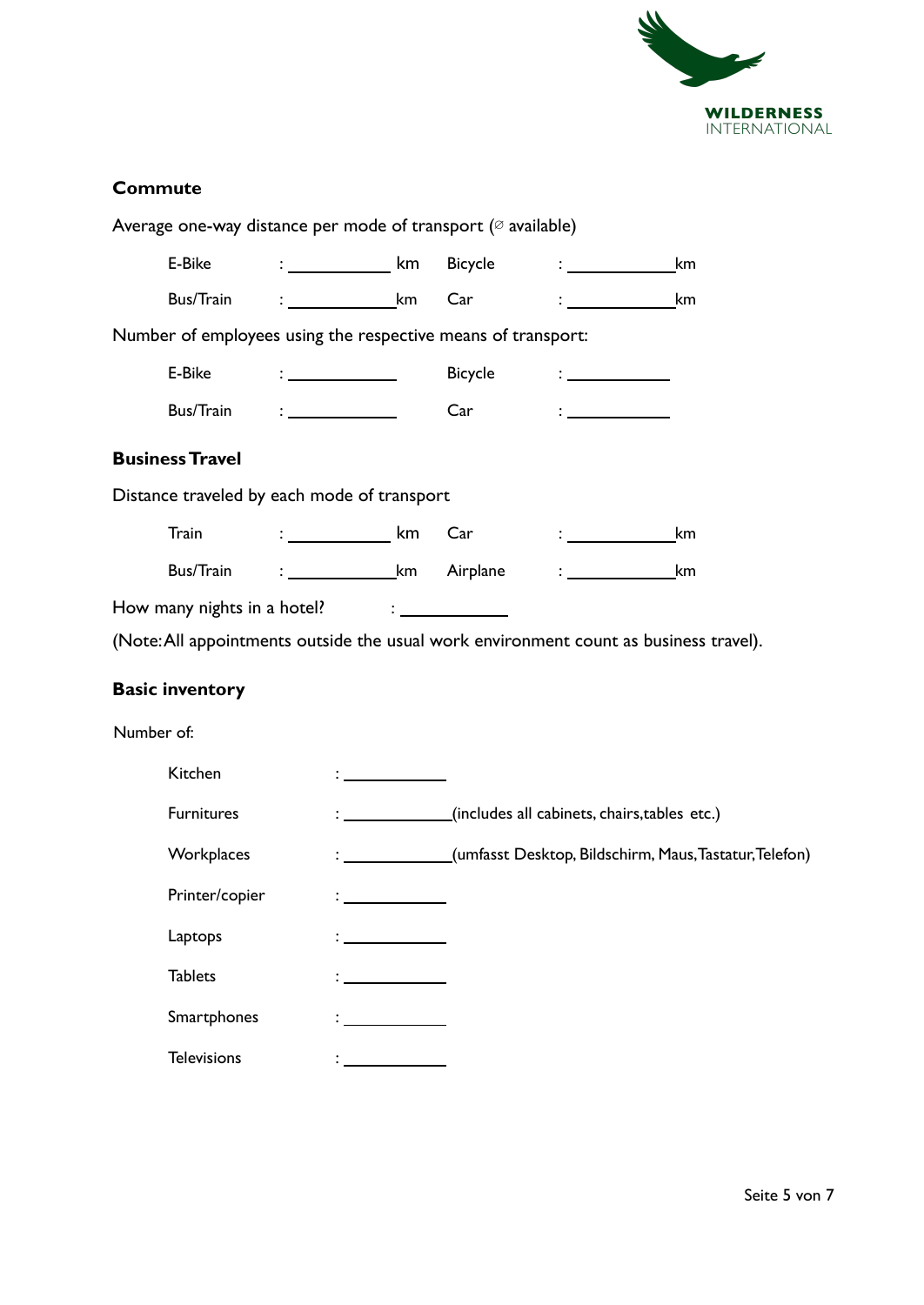

## **Medical devices**

| Number of:                                                                                                                                                                                                                    |                                                                 |                                                                                                                                                                                                                                  |
|-------------------------------------------------------------------------------------------------------------------------------------------------------------------------------------------------------------------------------|-----------------------------------------------------------------|----------------------------------------------------------------------------------------------------------------------------------------------------------------------------------------------------------------------------------|
| small devices $($ < 30 kg) (e.g. 20 sterilizer device)                                                                                                                                                                        |                                                                 | $\mathbf{1}$ and $\mathbf{1}$ and $\mathbf{1}$ and $\mathbf{1}$ and $\mathbf{1}$                                                                                                                                                 |
| medium devices (around 100 kg) (e.g. ultrasonic device)                                                                                                                                                                       |                                                                 | $\frac{1}{2}$ . The set of the set of the set of the set of the set of the set of the set of the set of the set of the set of the set of the set of the set of the set of the set of the set of the set of the set of the set of |
| large devices (around 1000 kg) (e.g. CT device)                                                                                                                                                                               |                                                                 | $\mathcal{L} = \{ \begin{bmatrix} 1 & 0 & 0 \\ 0 & 1 & 0 \\ 0 & 0 & 0 \end{bmatrix} \in \mathbb{R}^n \}$                                                                                                                         |
| <b>Interne Events</b>                                                                                                                                                                                                         |                                                                 |                                                                                                                                                                                                                                  |
| Number of events                                                                                                                                                                                                              |                                                                 |                                                                                                                                                                                                                                  |
| Average number of participants                                                                                                                                                                                                | $\ddot{\cdot}$ . The contract of the contract of $\ddot{\cdot}$ |                                                                                                                                                                                                                                  |
| Proportion of the chosen means of transport for the journey                                                                                                                                                                   |                                                                 |                                                                                                                                                                                                                                  |
| Car : 2008 Main : 2008 Main : 2008 Main : 2008 Main : 2008 Main : 2008 Main : 2008 Main : 2008 Main : 2008 Main : 2008 Main : 2008 Main : 2008 Main : 2008 Main : 2008 Main : 2008 Main : 2008 Main : 2008 Main : 2008 Main : |                                                                 |                                                                                                                                                                                                                                  |
|                                                                                                                                                                                                                               |                                                                 |                                                                                                                                                                                                                                  |
| Average travel distance per mode of transport                                                                                                                                                                                 |                                                                 |                                                                                                                                                                                                                                  |
| Car : km                                                                                                                                                                                                                      | $Train : ____________$                                          |                                                                                                                                                                                                                                  |
|                                                                                                                                                                                                                               |                                                                 | km                                                                                                                                                                                                                               |
| Number of person nights in hotel                                                                                                                                                                                              |                                                                 |                                                                                                                                                                                                                                  |

## **CO2-Optionen**

**(It is explicitly up to you whether you want to take responsibility for these categories or not).**

#### **Patient Mobility**

Radius (in km) from which the majority of patients\* come ( $\varnothing$  available).

Radius : km

Distribution of patients regarding the means of transport they use (in %)

| Bus/Train |  | - - |  |
|-----------|--|-----|--|
|           |  |     |  |

Bicycle : \_\_\_\_\_\_\_\_\_\_\_\_\_\_% By foot : \_\_\_\_\_\_\_\_\_\_\_\_\_%

(Note:To answer this query, for example, a sample survey can be taken).